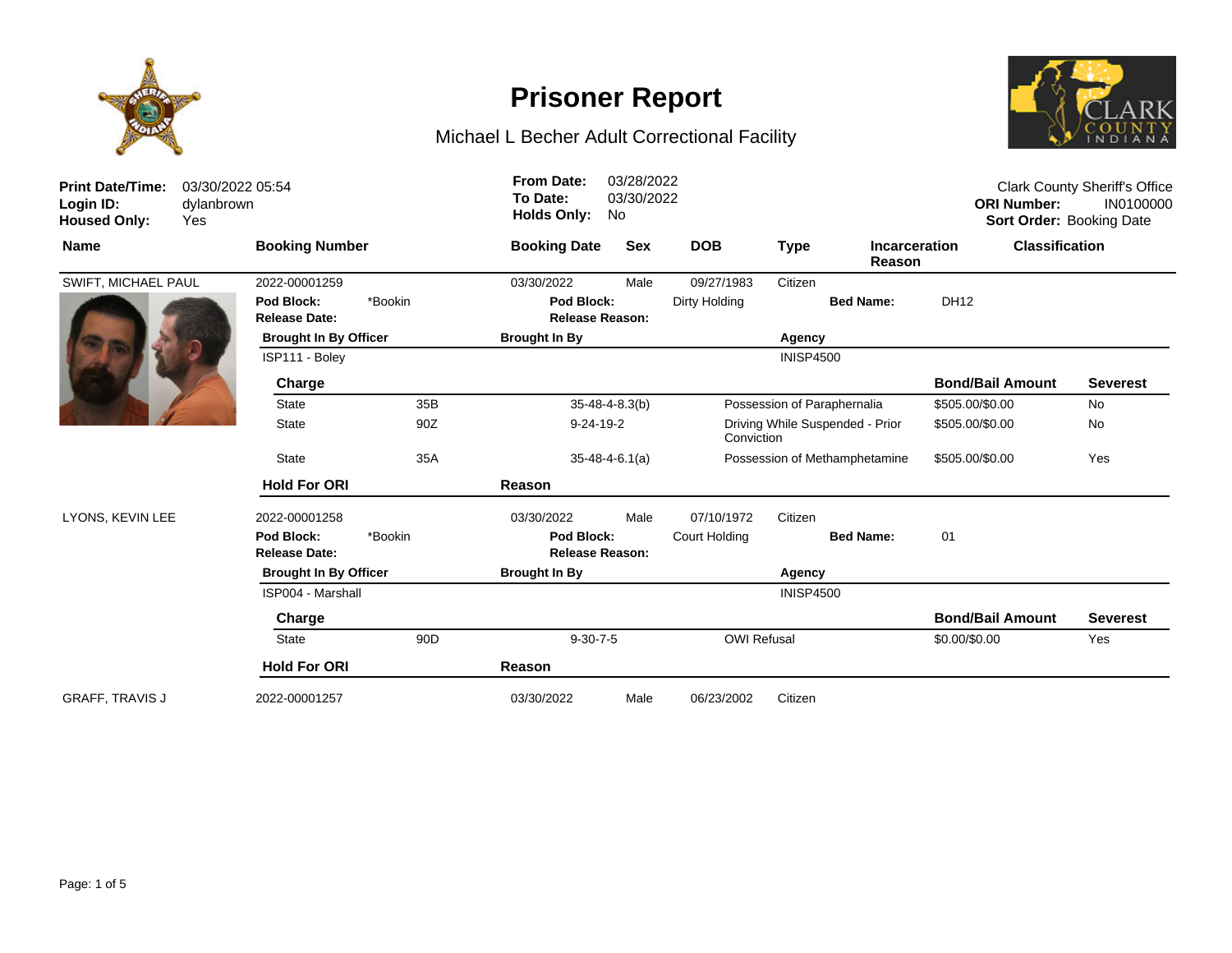

## Michael L Becher Adult Correctional Facility



| <b>Print Date/Time:</b><br>Login ID:<br><b>Housed Only:</b> | 03/30/2022 05:54<br>dylanbrown<br>Yes |                                         | <b>From Date:</b><br>To Date:<br><b>Holds Only:</b> | 03/28/2022<br>03/30/2022<br>No       | <b>Clark County Sheriff's Office</b><br><b>ORI Number:</b><br>IN0100000<br>Sort Order: Booking Date |                                                                        |                         |                 |
|-------------------------------------------------------------|---------------------------------------|-----------------------------------------|-----------------------------------------------------|--------------------------------------|-----------------------------------------------------------------------------------------------------|------------------------------------------------------------------------|-------------------------|-----------------|
|                                                             | Pod Block:<br><b>Release Date:</b>    | *Bookin<br><b>Brought In By Officer</b> |                                                     | Pod Block:<br><b>Release Reason:</b> | Dirty Holding                                                                                       | <b>Bed Name:</b>                                                       | DH10                    |                 |
|                                                             |                                       |                                         |                                                     |                                      |                                                                                                     | Agency                                                                 |                         |                 |
|                                                             | 3089 - Hodge                          |                                         |                                                     |                                      |                                                                                                     | IN0100200                                                              |                         |                 |
|                                                             | Charge                                |                                         |                                                     |                                      |                                                                                                     |                                                                        | <b>Bond/Bail Amount</b> | <b>Severest</b> |
|                                                             | <b>State</b>                          | 90Z                                     | $35 - 43 - 1 - 2(a)$                                |                                      | \$750                                                                                               | Criminal Mischief: Loss less than                                      | \$255.00/\$0.00         | Yes             |
|                                                             | <b>Hold For ORI</b>                   |                                         | Reason                                              |                                      |                                                                                                     |                                                                        |                         |                 |
| <b>WARREN, LISA NICOLE</b>                                  | 2022-00001256                         |                                         | 03/29/2022                                          | Female                               | 12/27/1979                                                                                          | Citizen                                                                |                         |                 |
|                                                             | Pod Block:<br><b>Release Date:</b>    | *Bookin                                 | Pod Block:<br><b>Release Reason:</b>                |                                      | <b>Female Drunk Tank</b>                                                                            | <b>Bed Name:</b>                                                       | 01                      |                 |
|                                                             | <b>Brought In By Officer</b>          |                                         | <b>Brought In By</b>                                |                                      |                                                                                                     | Agency                                                                 |                         |                 |
|                                                             | 3058 - Bartley                        |                                         |                                                     |                                      |                                                                                                     | IN0100200                                                              |                         |                 |
|                                                             | Charge                                |                                         |                                                     |                                      |                                                                                                     |                                                                        | <b>Bond/Bail Amount</b> | <b>Severest</b> |
|                                                             | <b>State</b>                          | 90Z                                     |                                                     | 35-44.1-3-6                          | of a Facility                                                                                       | Trafficking With An Inmate Outside                                     | \$505.00/\$0.00         | No              |
|                                                             | <b>State</b>                          | 90Z                                     | $35 - 44.1 - 3 - 1(a)(1)$                           |                                      |                                                                                                     | <b>Resisting Law Enforcement -</b><br>(Resists, Obstructs or Flees)    | \$505.00/\$0.00         | No              |
|                                                             | <b>State</b>                          | 23F                                     |                                                     | $35-43-4-2(a)(1)(A)$                 |                                                                                                     | Theft - From Motor Vehicle - Value<br>of Property is \$750 to \$50,000 | \$505.00/\$0.00         | Yes             |
|                                                             | <b>Hold For ORI</b>                   |                                         | Reason                                              |                                      |                                                                                                     |                                                                        |                         |                 |
| <b>SCEIFERS, JEREMY</b>                                     | 2022-00001255                         |                                         | 03/29/2022                                          | Male                                 | 04/21/1979                                                                                          | Citizen                                                                |                         |                 |



#### WARREN, LISA NICOLE



SCEIFERS, JEREMY WILLIAM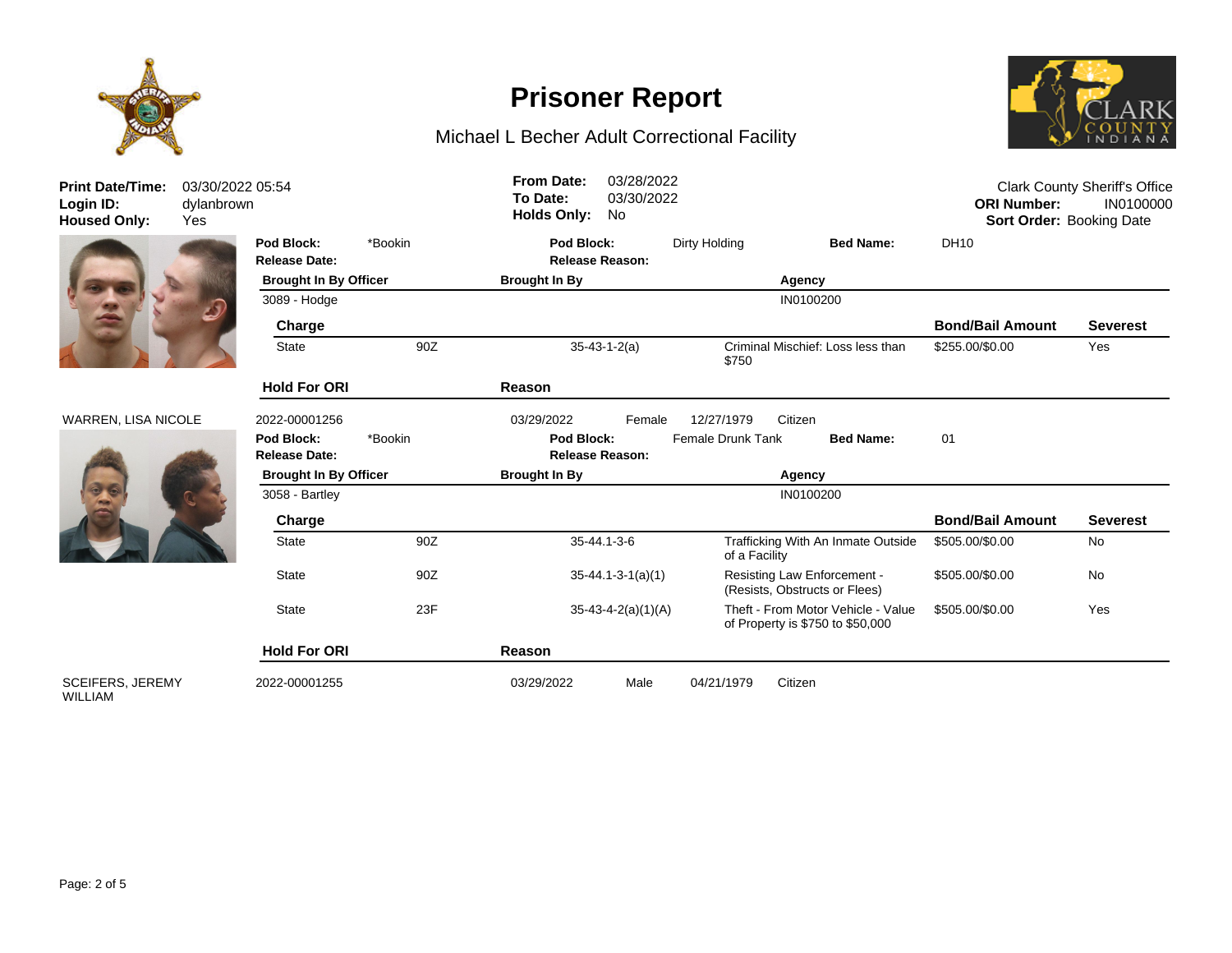

## Michael L Becher Adult Correctional Facility



| <b>Print Date/Time:</b><br>Login ID:<br><b>Housed Only:</b> | 03/30/2022 05:54<br>dylanbrown<br>Yes |                              |         |                                 | <b>From Date:</b><br>03/28/2022<br>To Date:<br>03/30/2022<br><b>Holds Only:</b><br>No |                        |               |                                                          |                         | <b>Clark County Sheriff's Office</b><br><b>ORI Number:</b><br>IN0100000<br>Sort Order: Booking Date |  |  |
|-------------------------------------------------------------|---------------------------------------|------------------------------|---------|---------------------------------|---------------------------------------------------------------------------------------|------------------------|---------------|----------------------------------------------------------|-------------------------|-----------------------------------------------------------------------------------------------------|--|--|
|                                                             |                                       | Pod Block:                   | *Bookin |                                 | Pod Block:                                                                            |                        | Dirty Holding | <b>Bed Name:</b>                                         | <b>DH09</b>             |                                                                                                     |  |  |
|                                                             |                                       | <b>Release Date:</b>         |         |                                 | <b>Release Reason:</b>                                                                |                        |               |                                                          |                         |                                                                                                     |  |  |
|                                                             |                                       | <b>Brought In By Officer</b> |         |                                 | <b>Brought In By</b>                                                                  |                        | Agency        |                                                          |                         |                                                                                                     |  |  |
|                                                             |                                       | ISP098 - Stewart             |         |                                 |                                                                                       |                        |               | <b>INISP4500</b>                                         |                         |                                                                                                     |  |  |
|                                                             |                                       | Charge                       |         |                                 |                                                                                       |                        |               |                                                          | <b>Bond/Bail Amount</b> | <b>Severest</b>                                                                                     |  |  |
|                                                             |                                       | <b>State</b>                 | 370     |                                 | $35 - 42 - 4 - 4(e)$                                                                  |                        |               | Sex Crime - Possession of Child<br>Pornography (Level 5) | \$25,005.00/\$0.00      | Yes                                                                                                 |  |  |
|                                                             |                                       | <b>Hold For ORI</b>          |         | Reason                          |                                                                                       |                        |               |                                                          |                         |                                                                                                     |  |  |
| JACKSON, MICHAEL L                                          |                                       | 2022-00001254                |         | 03/29/2022                      |                                                                                       | Male                   | 09/14/1972    | Citizen                                                  |                         |                                                                                                     |  |  |
|                                                             |                                       | Pod Block:                   | *Bookin |                                 | Pod Block:                                                                            |                        | Dirty Holding | <b>Bed Name:</b>                                         | DH <sub>06</sub>        |                                                                                                     |  |  |
|                                                             |                                       | <b>Release Date:</b>         |         |                                 |                                                                                       | <b>Release Reason:</b> |               |                                                          |                         |                                                                                                     |  |  |
|                                                             |                                       | <b>Brought In By Officer</b> |         |                                 | <b>Brought In By</b><br>Agency                                                        |                        |               |                                                          |                         |                                                                                                     |  |  |
|                                                             |                                       | 3086 - Foreman               |         |                                 |                                                                                       |                        |               | IN0100200                                                |                         |                                                                                                     |  |  |
|                                                             |                                       | Charge                       |         |                                 |                                                                                       |                        |               |                                                          | <b>Bond/Bail Amount</b> | <b>Severest</b>                                                                                     |  |  |
|                                                             |                                       | IN0100000                    | Jail    |                                 | Hold for Other-Felony<br>Hold for Other Agency (Felony)                               |                        |               |                                                          |                         | Yes                                                                                                 |  |  |
|                                                             |                                       | <b>Hold For ORI</b>          |         | Reason                          |                                                                                       |                        |               |                                                          |                         |                                                                                                     |  |  |
|                                                             |                                       | OTHER PD                     |         | Out of County Warrants          |                                                                                       |                        |               |                                                          |                         |                                                                                                     |  |  |
| THOMPSON, TRAVIS OTIS                                       |                                       | 2022-00001252                |         | 03/29/2022                      |                                                                                       | Male                   | 09/02/1990    | Citizen                                                  |                         |                                                                                                     |  |  |
|                                                             |                                       | Pod Block:                   | *Bookin |                                 | Pod Block:                                                                            |                        | Dirty Holding | <b>Bed Name:</b>                                         | DH <sub>05</sub>        |                                                                                                     |  |  |
|                                                             |                                       | <b>Release Date:</b>         |         |                                 |                                                                                       | <b>Release Reason:</b> |               |                                                          |                         |                                                                                                     |  |  |
|                                                             |                                       | <b>Brought In By Officer</b> |         | <b>Brought In By</b>            |                                                                                       |                        |               | Agency                                                   |                         |                                                                                                     |  |  |
|                                                             |                                       | 3086 - Foreman               |         |                                 |                                                                                       |                        |               | IN0100200                                                |                         |                                                                                                     |  |  |
|                                                             |                                       | Charge                       |         |                                 |                                                                                       |                        |               |                                                          | <b>Bond/Bail Amount</b> | <b>Severest</b>                                                                                     |  |  |
|                                                             |                                       | IN0100000                    | Jail    |                                 |                                                                                       | Hold for Other-Felony  |               | Hold for Other Agency (Felony)                           | \$0.00/\$0.00           | Yes                                                                                                 |  |  |
|                                                             |                                       | <b>Hold For ORI</b>          |         | Reason                          |                                                                                       |                        |               |                                                          |                         |                                                                                                     |  |  |
|                                                             |                                       | <b>LMPD</b>                  |         | <b>Extradition Out Of State</b> |                                                                                       |                        |               |                                                          |                         |                                                                                                     |  |  |
| WALTON, JEFFREY W                                           |                                       | 2022-00001251                |         | 03/29/2022                      |                                                                                       | Male                   | 06/16/1982    | Citizen                                                  |                         |                                                                                                     |  |  |



#### JACKSON, MI



#### THOMPSON, 1

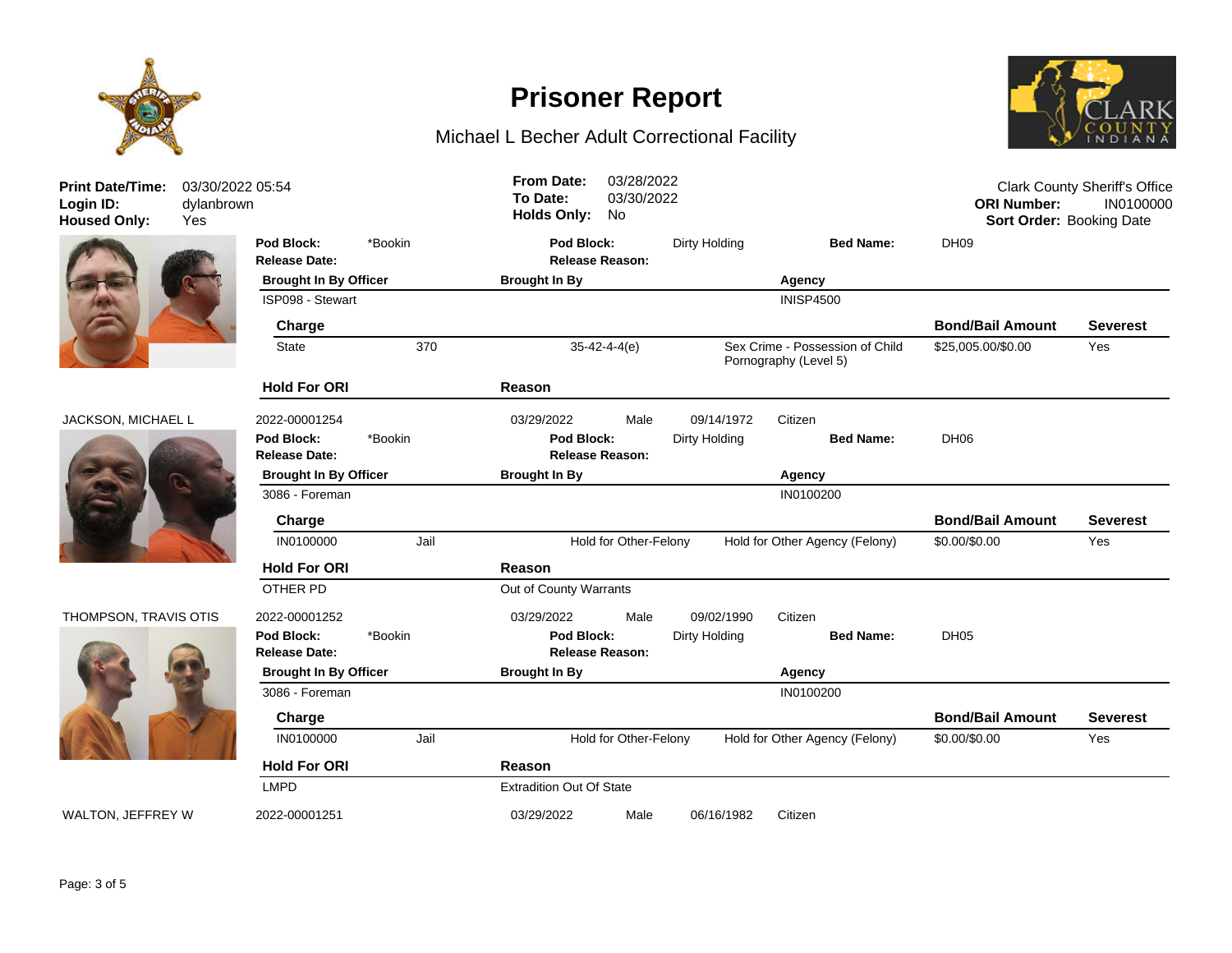

### Michael L Becher Adult Correctional Facility



**Release Date: Release Reason: Pod Block:** \*Bookin **Pod Block:** Dirty Holding **Bed Name:** DH03 **Brought In By Officer Brought In By Agency** MARCELL, MIKE **OTHER PD Charge Bond/Bail Amount Severest** IN0100000 Jail Hold for Other-Felony Hold for Other Agency (Felony) \$0.00/\$0.00 Yes **Hold For ORI Reason** LMPD Extradition Out Of State Green, Erick Dewayne 2022-00001250 03/29/2022 Male 08/07/1974 Citizen **Release Date: Release Reason: Pod Block:** \*Bookin **Pod Block:** Dirty Holding **Bed Name:** DH02 **Brought In By Officer Brought In By Agency** Temp12 - Masingo IN0100000 **Charge Bond/Bail Amount Severest** IN0100000 Jail Hold for US Marshall Hold for US Marshall \$0.00/\$0.00 Yes **Hold For ORI Reason** MARTIN, LESLIE PAUL, Jr 2022-00001249 03/29/2022 Male 08/09/1980 Citizen Minimum **Release Date: Release Reason: Pod Block:** 2D **Pod Block:** DAYROOM **Bed Name:** SLED 17 **Brought In By Officer Brought In By Agency** 0640 - James IN0100300 **Charge Bond/Bail Amount Severest** State 90Z 35-46-1-15.1 Invasion of Privacy \$10,005.00/\$0.00 Yes **Hold For ORI Reason** JOHNSON, SHELBY ALLEN 2022-00001247 03/28/2022 Male 10/18/1965 Citizen Maximum 03/30/2022 05:54 Clark County Sheriff's Office **ORI Number:** IN0100000 **Housed Only:** Yes **Holds Only:** No **Sort Order:** Booking Date **To Date:** 03/30/2022 **From Date:** 03/28/2022

**Print Date/Time: Login ID:** dylanbrown